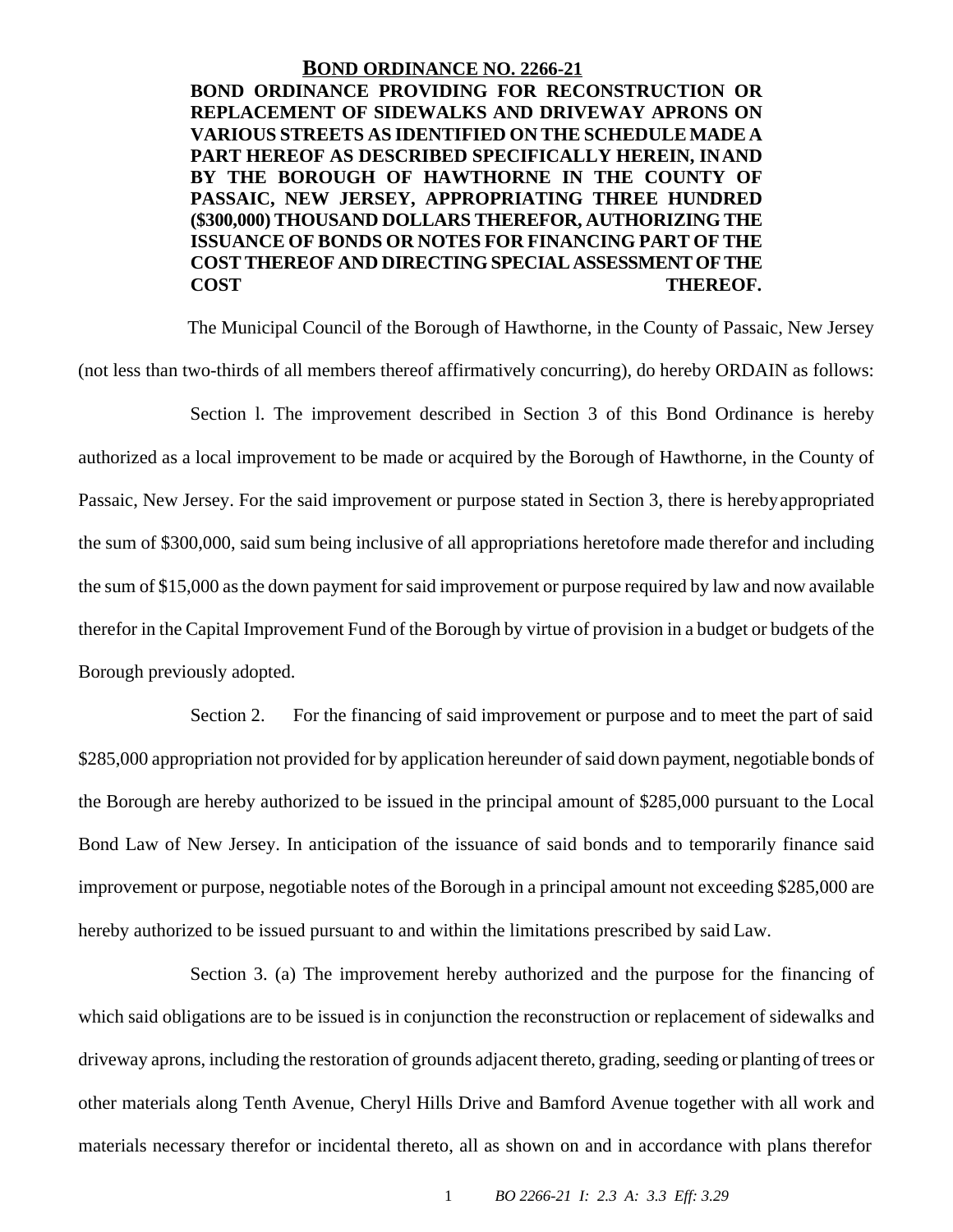prepared by Boswell Engineering, P.E., now on file in the office of the Borough Clerk, and hereby approved. The affected property owners, listed by block and lot as well as street address and name of record owner of each said lot are set forth on a list filed in the office of the Clerk, which list is hereby approved and madea part hereof.

(b) The estimated maximum amount of bonds or notes to be

issued for said purpose is \$285,000.

(c) The estimated cost of said purpose is \$300,000, the excess

thereof over the said estimated maximum amount of bonds or notes being the amount of the said \$15,000 down payment.

Section 4. The following additional matters are hereby determined, declared, recited and stated:

(a) The said purpose described in Section 3 of this Bond Ordinance is not a current expense and is a property or improvement which the Borough may lawfully acquire or make as a local improvement, the cost of which shall be specially assessed in the manner provided herein.

(b) The period of usefulness of said purpose within the limitations of said Local Bond Law, and according to the reasonable life thereof computed from the date of the said bonds authorized by this Bond Ordinance is 10 years.

been duly made and filed in the office of the Borough Clerk and a complete executed duplicate thereof has been filed in the office of the Director of the Division of Local Finance in the Department of Community Affairs of the State of New Jersey, and such statement shows that the gross debt of the Borough as defined in said Law is increased by the authorization of the bonds and notes provided for in this Bond Ordinance by \$285,000 and that the said obligations authorized by this Bond Ordinance will be within all debt limitations prescribed by said Law.

(d) An aggregate amount not exceeding \$70,000 for items of

(c) The supplemental debt statement required by said Law has

expense mentioned in and permitted under Section 40A:2-20 of said Law may be included in the foregoing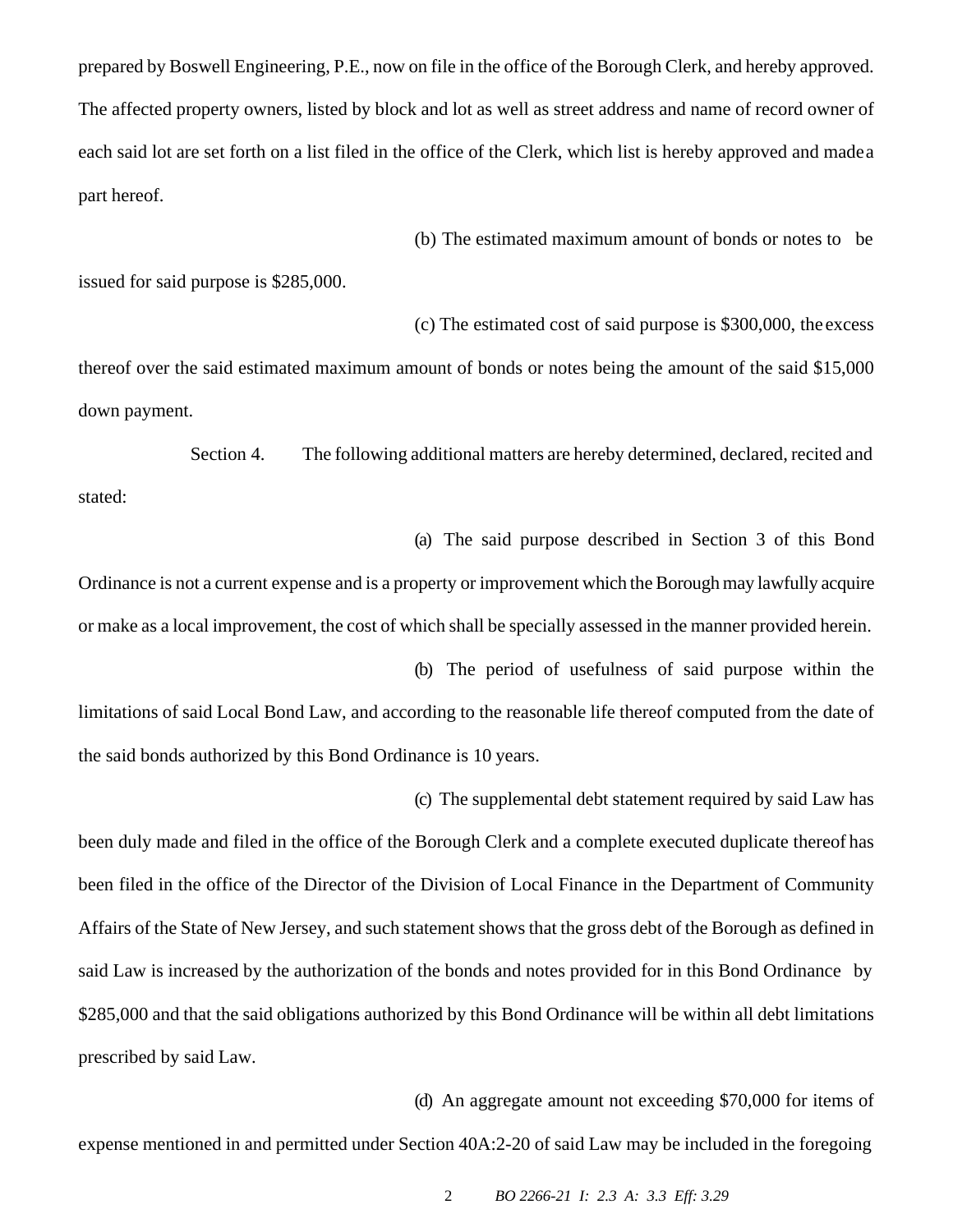estimate of the cost of said improvement or purpose.

(e) The number of annual installments within which the special

assessments are to be levied on the lots and parcels of real estate affected by the improvement is five (5) years.

(f) The estimated maximum aggregate amount of the special

assessment is \$285,000.

Section 5. The full faith and credit of the Borough are hereby pledged to the punctual payment of the principal of and interest on the said obligations authorized by this Bond Ordinance. Said obligations shall be direct, unlimited obligations of the Borough, and the Borough shall be obligated to levy ad valorem taxes upon all the taxable property within the Borough for the payment of said obligations and interest thereon without limitations of rate or amount.

Section 6. All bond anticipation notes issued hereunder shall mature at such times as may be determined by the chief financial officer; provided that no note shall mature later than one year from its date. The notes shall bear interest at such rate or rates and be in such form as may be determined by the chief financial officer. The chief financial officer shall determine all matters in connection with notes issued pursuant to this ordinance, and the chief financial officer's signature upon the notes shall be conclusive evidence as to all such determinations. All notes issued hereunder may be renewed from time to time subject to the provisions of N.J.S.A. 40A:2-8(a). The chief financial officer is hereby authorized to sell part or all of the notes from time to time at public or private sale and to deliver them to the purchasers thereof upon receipt of payment of the purchase price plus accrued interest from their dates to the date of delivery thereof. The chief financial officer is directed to report in writing to the governing body at the meeting next succeeding the date when any sale or delivery of the notes pursuant to this ordinance is made. Such report must include the amount, the description, the interest rate, and the maturity schedule of the notes sold, the price obtained and the name of the purchaser.

Section 7. The capital budget of the Borough is hereby amended to conform with the provisions of this Ordinance to the extent of any inconsistency herewith. Resolutionsin the form promulgated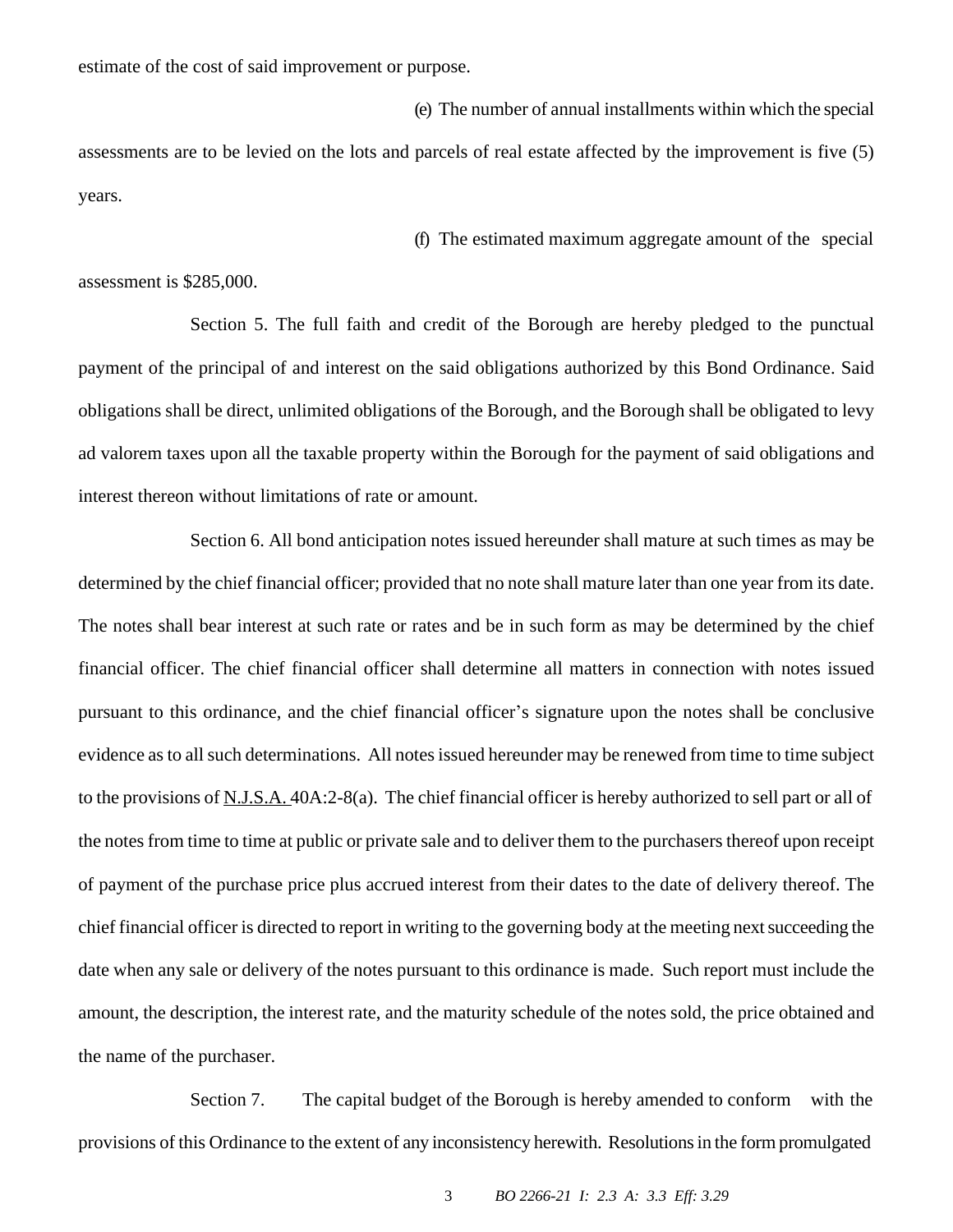by the Local Finance Board showing all detail of the amended capital budget and capital program as approved by the Director, Division of Local Government Services, are on file with the Borough Clerk and are available for public inspection.

Section 8. The improvement described in Section 3 of this ordinance shall be undertaken as a sidewalk and driveway apron improvement and the cost thereof shall be assessed in the manner set forth in this paragraph. An accurate account of the cost of construction of the sidewalk and driveway apron, and improvements incidental thereto as described herein, shall be kept, and such cost shall be assessed upon the several properties fronting on the improvement, as nearly as may be in proportion to the particular benefit, advantage or increase in value which the respective parcels of land or real estate shall be deemed to receive by reason of said improvement and in no case shall any assessment on any parcel of land exceed the amount of such peculiar benefit, advantage or increase in value, and if benefit so assessed shall not equal the cost, the balance shall be paid by the Borough.

Section 9. Unless notice of the pendency of this ordinance is given in accordance with N.J.S.A. 40:65-6, the Borough Clerk shall cause Notice of the proposed improvement to be given to the owner or owners of real estate affected thereby prior to the making of the improvement described in Section 3 hereof or the awarding of any contract for such improvement. The Notice shall contain a description of the property affected sufficient to identify it, a description of the improvement and a statement that unless the owner or owners complete the improvement within 30 days after service thereof, the Borough will make the improvement at the expense of the owner or owners. Such Notice shall be served in accordance with the provisions of N.J.S.A. 40:65-2 to N.J.S.A. 40:65-5, and the proof of service shall be filed with the officer of the Borough in charge of the records of tax liens of the Borough within ten days after service thereof.

Section 10. The owner of any land upon which any assessment for the local improvement shall have been made may pay such assessment in the number of equal yearly installments herein determined, with legal interest on the unpaid balance of the assessment. The first of the installments shall be due and payable two months after the confirmation of the assessment, and such subsequent annual installment and interest shall be payable in each successive year thereafter at such time as the governing body shall by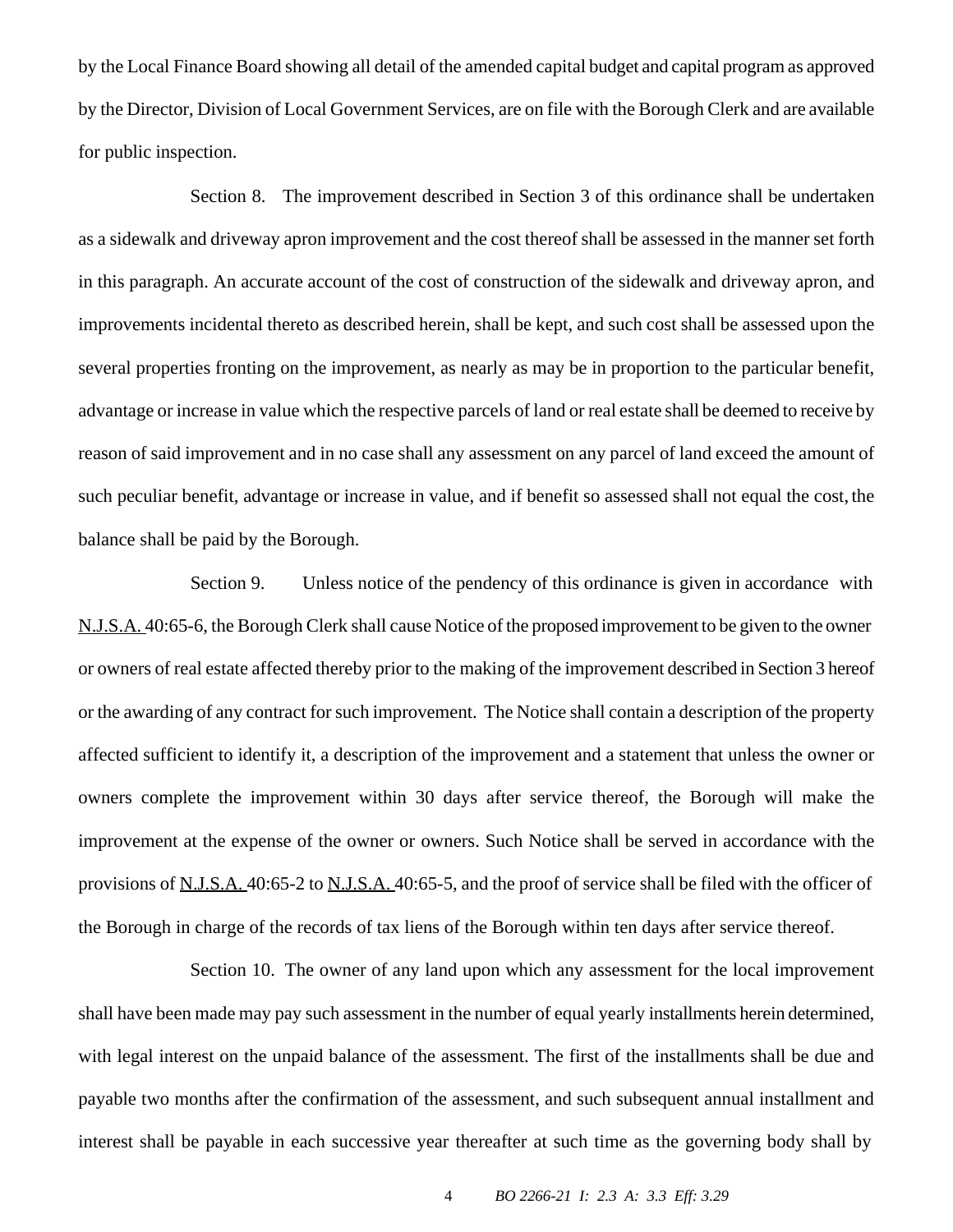resolution determine, provided that any owner of land so assessed shall have the privilege of paying the whole of any assessment or of any balance of installments with accrued interest thereon at any time. Whenever any such installment shall remain unpaid for thirty (30) days from and after the time it shall become due and payable, the whole assessment or balance thereof shall become and be immediately due and payable and shall draw interest at the rate imposed upon the arrearage of taxesin the Borough and shall be collected in the same manner as provided by law for other past-due assessments. Such assessment shall remain a lien upon the land described herein until the assessment with all installments and accrued interest thereon shall be paid and satisfied. Notwithstanding anything herein to the contrary, the Borough shall have the right to waive default as may be permitted by law.

Section 11. This Bond Ordinance shall take effect 20 days after the first publication thereof

after final adoption, as provided by said Local Bond Law.

Frank E. Matthews Council President

ATTEST: Lori Fernandez, RMC, CMC Borough Clerk

### NOTICE OF PENDING ORDINANCE

The Ordinance published herewith was introduced and passed upon first reading at a virtual meeting of the Municipal Council of the Borough of Hawthorne, in the County of Passaic, New Jersey, held on February 3, 2021. It will be further considered for final passage after public hearing thereon, at a meeting of said Municipal Council to be held in the Municipal Building, 445 Lafayette Avenue, or by way of virtual platform, in said Borough on March 3, 2021, at 7:00 p.m., at which time and place all interested members of the public who desire will be given an opportunity to be heard in connection with said Ordinance, and during the week prior to and up to and including the date of such meeting, copies of said Ordinance will be made available on the borough website, [www.hawthornenj.org,](http://www.hawthornenj.org/) and at the Clerk's Office in said Municipal Building to the members of the general public who shall request the same.

Lori Fernandez, RMC, CMC, Borough Clerk

### **THIS IS TO CERTIFY THAT THE FOREGOING IS A TRUE AND EXACT COPY OF AN ORDINANCE ADOPTED BY THE MUNICIPAL COUNCIL OF THE BOROUGH OF HAWTHORNE AT A REGULAR MEETING VIRTUALLY VIA GOTO MEETING ON MARCH 3, 2021.**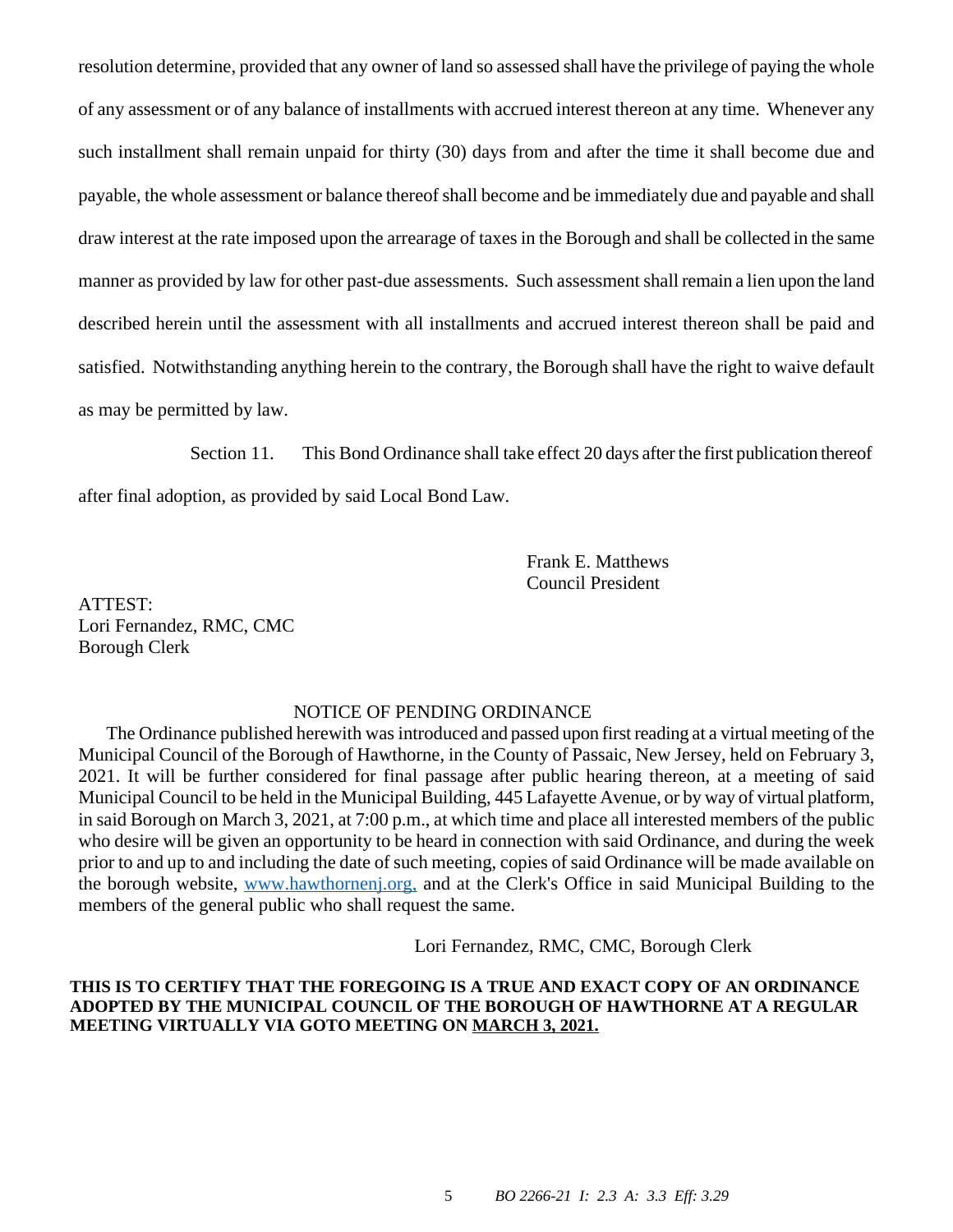## **2021 Road Program: Resident Assessment Worksheet Borough of Hawthorne Tenth Avenue**

**1/22/2021**

**BO 2266-21**

| <b>Block</b> | Lot            | <b>Property Address</b> | Sidewalk (S.Y.) | Driveway (S.Y.)       | <b>Estimate</b>                     | <b>Tree Removals</b> |
|--------------|----------------|-------------------------|-----------------|-----------------------|-------------------------------------|----------------------|
| 224          | 5              | 199 Tenth Ave           | 3.78            | 4.47                  | $\frac{1}{2}$<br>800.00             |                      |
| 224          | 3              | 187 Tenth Ave           | 12.67           | $9.58$ \$             | 2,100.00                            |                      |
| 224          | $\overline{2}$ | 181 Tenth Ave           | 4.44            |                       | \$<br>400.00                        |                      |
| 211          | 5              | 175 Tenth Ave           | 2.22            | 4.67                  | $\sqrt[6]{\frac{1}{2}}$<br>700.00   |                      |
| 211          | $\overline{4}$ | 171 Tenth Ave           | 4.44            | $4.86$ \$             | 900.00                              |                      |
| 211          | 3              | 163 Tenth Ave           | 11.11           | $5.83$ \$             | 1,600.00                            | $\mathbf{1}$         |
| 211          | $\overline{2}$ | 159 Tenth Ave           | 8.44            | $9.17$ \$             | 1,700.00                            |                      |
| 211          | $\mathbf{1}$   | 153 Tenth Ave           |                 |                       | \$                                  | 1                    |
| 203          | 5.01           | 147 Tenth Ave           | 11.11           |                       | $\mathfrak{S}$<br>1,000.00          |                      |
| 203          | 5              | 139 Tenth Ave           | 2.22            | 9.72                  | $\sqrt{2}$<br>1,200.00              |                      |
| 203          | $\overline{4}$ | 129 Tenth Ave           | 12.22           | $5.56$ \$             | 1,700.00                            |                      |
| 203          | 3              | 127 Tenth Ave           |                 | $3.06$ \$             | 400.00                              |                      |
| 203          | $\overline{c}$ | 125 Tenth Ave           | 8.89            | $6.50$ \$             | 1,500.00                            |                      |
| 203          | $\mathbf 1$    | 121 Tenth Ave           |                 | $3.89$ \$             | 400.00                              |                      |
| 203          | 14             | 117 Tenth Ave           | 10.22           |                       | \$<br>1,000.00                      |                      |
| 203          | 14             | 325 Rea Ave             | 13.33           | $8.89$ \$             | 2,100.00                            |                      |
| 190          | $\mathbf{3}$   | 322 Rea Ave             | 26.22           | 16.61                 | $\sqrt[6]{\frac{1}{2}}$<br>4,100.00 | 1                    |
| 190          | $\mathbf 1$    | 89 Tenth Ave            | 11.11           |                       | \$<br>1,000.00                      |                      |
| 191          | 3.02           | 83 Tenth Ave            | 1.78            | $3.56$ \$             | 600.00                              |                      |
| 191          | 3              | 81 Tenth Ave            | 2.22            | $1.78$ \$             | 400.00                              |                      |
| 191          | $\overline{2}$ | 75 Tenth Ave            | 8.44            | $7.33$ \$             | 1,500.00                            | 1                    |
| 191          | $\mathbf 1$    | 71 Tenth Ave            | 10.89           | 2.67                  | $\sqrt[6]{3}$<br>1,300.00           |                      |
| 183          | $\overline{4}$ | 63 Tenth Ave            | 17.78           | $2.67$ \$             | 1,900.00                            |                      |
| 183          | 3              | 57 / 61 Tenth Ave       | 10.22           | $6.39$ \$             | 1,600.00                            |                      |
| 183          | $\overline{2}$ | 105 Parker Ave          | 17.33           | $3.89$ \$             | 2,000.00                            |                      |
| 184          | 8              | 33 Tenth Ave            | 23.83           |                       | \$<br>2,200.00                      |                      |
| 184          | $\overline{7}$ | 27 Tenth Ave            | 12.00           |                       | $\mathfrak{S}$<br>1,100.00          |                      |
| 184          | 6              | 25 Tenth Ave            | 2.44            |                       | \$<br>300.00                        |                      |
| 184          | 5              | 23 Tenth Ave            | 4.22            | $2.78$ \$             | 700.00                              |                      |
| 184          | 4              | 21 Tenth Ave            | 4.89            | 3.67                  | $\boldsymbol{\mathsf{S}}$<br>900.00 |                      |
| 184          | $\sqrt{3}$     | 19 Tenth Ave            | 4.44            |                       | $\frac{1}{2}$<br>400.00             | 1                    |
| 180          | 27             | 17 Tenth Ave            | 6.67            | 12.81                 | $\sqrt[6]{\frac{1}{2}}$<br>1,900.00 |                      |
| 180          | 26             | 365 Central Ave         |                 | $7.42$ \$             | 800.00                              |                      |
| 181.01       | 16.01          | 4 Tenth Ave             | 1.78            |                       | \$<br>200.00                        |                      |
| 181.01       | 16.02          | 8 Tenth Ave             | 7.11            |                       | \$<br>700.00                        |                      |
| 181          | 23             | 24 Tenth Ave            | 5.33            | $17.61$ \$            | 2,300.00                            |                      |
| 181          | 24             | 28 Tenth Ave            | 5.33            | $11.11$ $\frac{1}{9}$ | 1,600.00                            |                      |
| 181          | 25             | 36 Tenth Ave            | 14.67           | 3.67                  | \$<br>1,700.00                      |                      |
| 181          | 26             | 94 Parker Ave           | 6.67            | $11.89$ \$            | 1,800.00                            |                      |
| 182          | 28             | 62 Tenth Ave            | 4.44            |                       | \$<br>400.00                        |                      |
| 192          | $\mathbf{3}$   | 76 Tenth Ave            |                 | $3.06$ \$             | 400.00                              |                      |
| 192          | 4              | 84 Tenth Ave            | 15.56           |                       | \$<br>1,400.00                      |                      |
| 193          | $\overline{c}$ | 94 Tenth Ave            | 2.22            | $3.19$ \$             | 600.00                              |                      |
| 193          | 3              | 396 Rea Ave             | 9.33            |                       | \$<br>900.00                        |                      |
| 202          | 19             | 313 Rea Ave             | 17.78           | 9.72                  | $\sqrt{2}$<br>2,600.00              |                      |
| 202          | 18             | 126 Tenth Ave           | 14.22           |                       | \$<br>1,300.00                      |                      |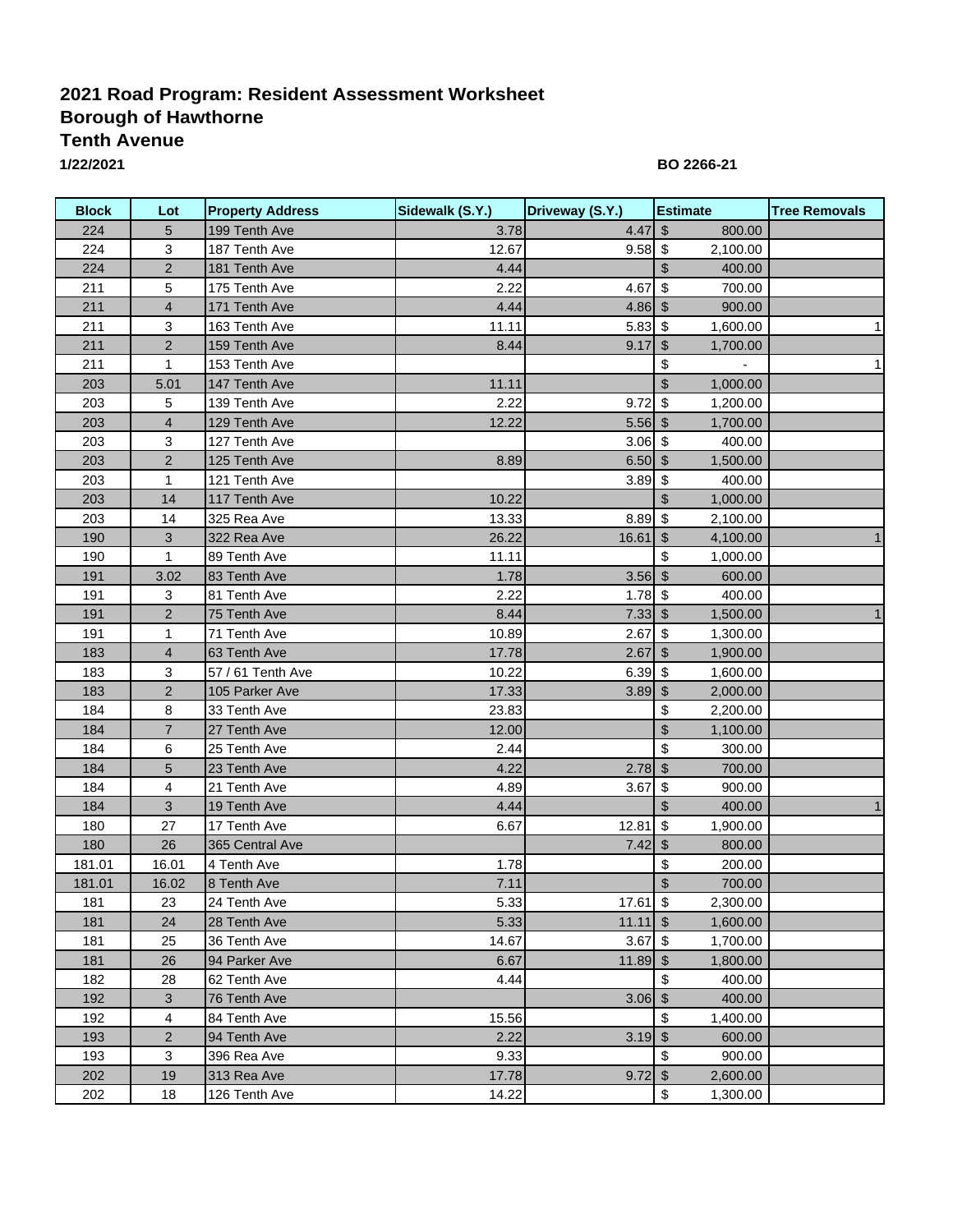## **2021 Road Program: Resident Assessment Worksheet Borough of Hawthorne Tenth Avenue**

**1/22/2021**

### **BO 2266-21**

| <b>Block</b> | Lot               | <b>Property Address</b> | Sidewalk (S.Y.) | Driveway (S.Y.) | <b>Estimate</b> | <b>Tree Removals</b> |
|--------------|-------------------|-------------------------|-----------------|-----------------|-----------------|----------------------|
| 202          | 17                | 128 Tenth Ave           | 10.67           | 7.22            | \$<br>1,700.00  |                      |
| 202          | 16                | 130 Tenth Ave           | 10.22           | 7.22            | \$،<br>1,700.00 |                      |
| 202          | 15                | 134 Tenth Ave           | 11.56           | 7.94            | 1,900.00<br>\$  |                      |
| 202          | 14                | 136 Tenth Ave           | 12.00           | 3.47            | 1,500.00<br>\$  |                      |
| 202          | 13                | 138 Tenth Ave           | 5.78            | $3.06$ \$       | 900.00          |                      |
| 202          | $12 \overline{ }$ | 144 Tenth Ave           |                 | $3.33$ \$       | 400.00          |                      |
| 202          | 11                | 148 Tenth Ave           | 4.44            |                 | 400.00<br>\$    |                      |
| 212          | 11                | 158 Tenth Ave           | 4.44            |                 | \$<br>400.00    |                      |
| 212          | 10                | 162 Tenth Ave           | 6.89            |                 | 900.00          |                      |
| 212          | 9                 | 166 Tenth Ave           | 6.67            | $6.50$ \$       | 1,300.00        |                      |
| 212          | 8                 | 170 Tenth Ave           | 8.89            | $4.28$ \$       | 1,300.00        |                      |
| 212          | 7                 | 174 Tenth Ave           | 2.22            | $2.22$ \$       | 500.00          |                      |
| 222          | 12                | 182 Tenth Ave           | 2.22            |                 | 200.00          |                      |
| 222          | 11                | 186 Tenth Ave           | 8.89            | 4.67            | \$<br>1,300.00  |                      |
| 222          | 9                 | 194 Tenth Ave           | 8.67            | 4.67            | 1,300.00<br>\$  |                      |
| 222          | 8                 | 198 Tenth Ave           | 8.89            | 9.17            | 1,800.00<br>\$  |                      |
| 222          | $\overline{7}$    | 202 Tenth Ave           | 4.44            |                 | 400.00<br>S     |                      |
| 223          | 8                 | 210 Tenth Ave           | 4.44            |                 | \$<br>400.00    |                      |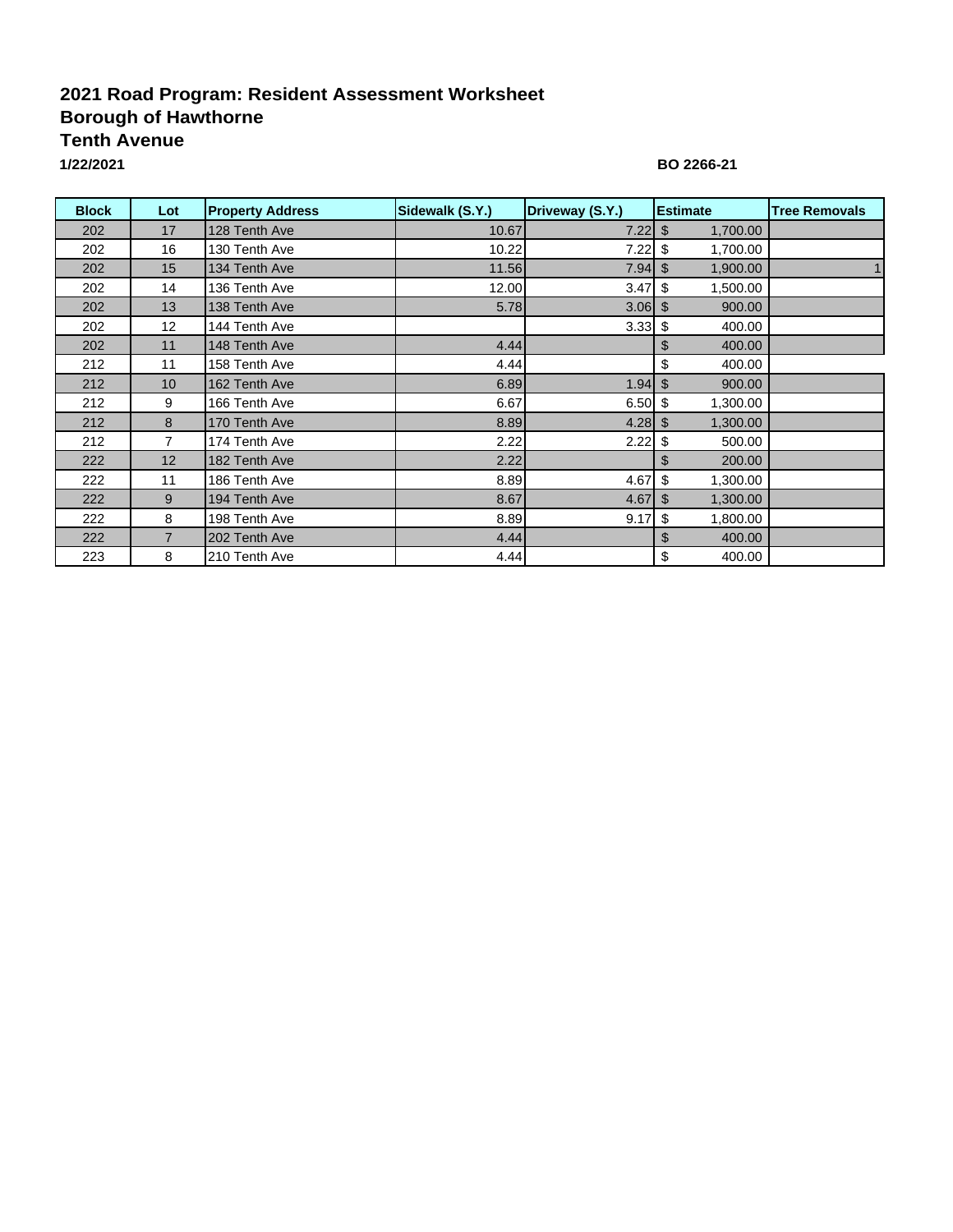# **2021 Road Program: Resident Assessment Worksheet Borough of Hawthorne Cheryl Hills Drive**

**1/22/2021**

### **BO 2266-21**

| <b>Block</b> | Lot  | <b>Property Address</b> | Sidewalk (S.Y.) | Driveway (S.Y.) | <b>IEstimate</b> | <b>Tree Removals</b> |
|--------------|------|-------------------------|-----------------|-----------------|------------------|----------------------|
| 290.03       | 7.01 | 282 Goffle Hill Rd      | 15.11           |                 | 1,400.00         |                      |
| 290.03       | 7.02 | 24 Cheryl Hills Dr      | 5.33            |                 | 500.00           |                      |
| 290.03       | 7.03 | 36 Cheryl Hills Dr      | 19.78           |                 | 1,800.00         |                      |
| 290.03       | 7.04 | 62 Cheryl Hills Dr      |                 | $13.86$ \$      | 1,400.00         |                      |
| 290.03       | 7.06 | 53 Cheryl Hills Dr      | 8.22            |                 | 1,300.00         |                      |
| 290.03       | 8.01 | 45 Cheryl Hills Dr      | 2.44            |                 | 300.00           |                      |
| 290.03       | 8.02 | 39 Cheryl Hills Dr      | 3.11            | $11.06$ \$      | 1,400.00         |                      |
| 290.03       | 8.03 | 29 Cheryl Hills Dr      | 4.22            | 17.44           | 2,200.00<br>\$.  |                      |
| 290.03       | 8.04 | 17 Cheryl Hills Dr      | 7.11            | $15.69$ \$      | 2,300.00         |                      |
| 290.03       | 8.05 | Cheryl Hills Dr         | 24.00           | 9.81            | 3,200.00         |                      |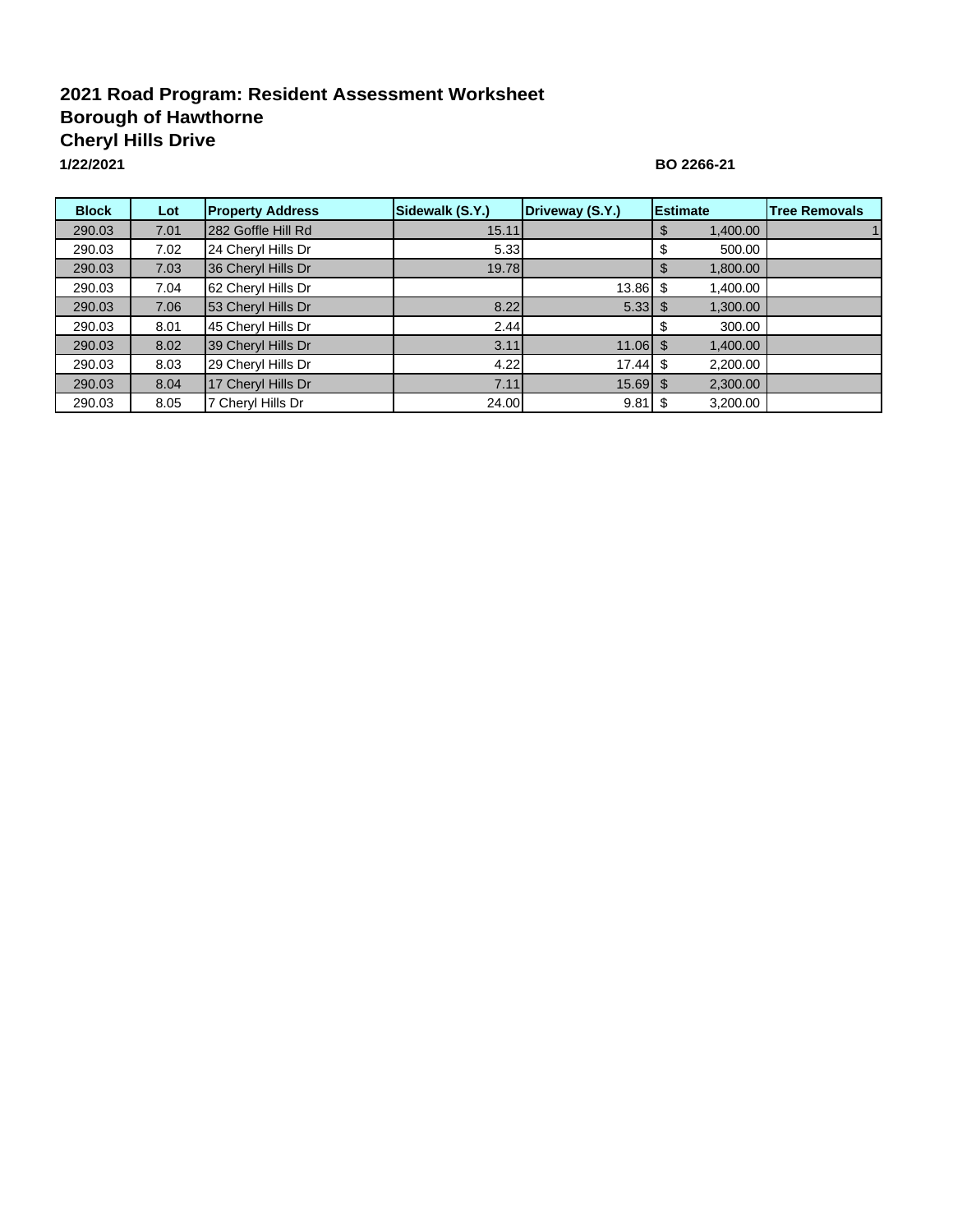# **2021 NJDOT Local Aid Project: Resident Assessment Worksheet Borough of Hawthorne Bamford Avenue**

**1 1/22/2021 BO 2266-2**

|                 |                         |                         |       |                                          |                                       | <b>Tree</b>     |
|-----------------|-------------------------|-------------------------|-------|------------------------------------------|---------------------------------------|-----------------|
| <b>Block</b>    | Lot                     | <b>Property Address</b> |       | Sidewalk (S.Y.) Driveway (S.Y.) Estimate |                                       | <b>Removals</b> |
| 153             | $\overline{8}$          | 231 Bamford Ave         | 4.17  | $3.\overline{33}$ \$                     | 800.00                                |                 |
| 153             | 7                       | 225 Bamford Ave         | 2.22  | $2.78$ \$                                | 500.00                                |                 |
| 153             | $6\phantom{1}$          | 219 Bamford Ave         | 6.39  |                                          | $\overline{\$}$<br>600.00             |                 |
| 153             | 5                       | 217 Bamford Ave         | 5.33  | 2.00                                     | $\overline{\$}$<br>700.00             |                 |
| 153             | $\overline{\mathbf{4}}$ | 215 Bamford Ave         | 9.00  |                                          | $\overline{\$}$<br>900.00             |                 |
| 153             | 3                       | 89 Vreeland Ave         | 12.67 | 5.42                                     | $\overline{\$}$<br>1,700.00           |                 |
| 142             | 10                      | 191 Bamford Ave         | 8.00  | $6.50$ \$                                | 1,400.00                              | $\overline{2}$  |
| 142             | 9                       | 187 Bamford Ave         | 12.44 |                                          | $\overline{\$}$<br>1,200.00           | $\overline{1}$  |
| 142             | $\overline{8}$          | 185 Bamford Ave         | 18.44 | $7.58$ \$                                | 2,500.00                              |                 |
| 142             | 7                       | 181 Bamford Ave         | 4.89  | $3.19$ \$                                | 800.00                                |                 |
| 142             | 6                       | 175 Bamford Ave         |       | $5.56$ \$                                | 600.00                                |                 |
| 142             | 5                       | 173 Bamford Ave         | 4.22  |                                          | \$<br>400.00                          |                 |
| 142             | $\overline{\mathbf{4}}$ | 171 Bamford Ave         | 2.22  |                                          | $\overline{\mathcal{S}}$<br>200.00    |                 |
| 142             | 3                       | 167 Bamford Ave         | 7.78  | 7.94                                     | $\overline{\mathcal{S}}$<br>1,500.00  |                 |
| 142             | $\overline{2}$          | 163 Bamford Ave         | 1.56  | $1.08$ \$                                | 300.00                                |                 |
| 142             | 1                       | Hawthorne High School   | 10.53 | 16.33                                    | $\overline{\$}$<br>2,600.00           |                 |
| 143             | 9                       | 64 Warburton Ave        | 12.00 |                                          | $\overline{\$}$<br>1,100.00           |                 |
| 143             | 8                       | 105 Bamford Ave         | 6.67  |                                          | $\overline{\$}$<br>600.00             |                 |
| 143             | $\overline{7}$          | 101 Bamford Ave         | 10.67 | 10.11                                    | $\overline{\$}$<br>2,000.00           |                 |
| 143             | 6                       | 97 Bamford Ave          | 7.56  |                                          | $\overline{\$}$<br>700.00             |                 |
| 143             | $\overline{5}$          | 93 Bamford Ave          | 2.22  |                                          | \$<br>200.00                          |                 |
| 143             | $\overline{\mathbf{4}}$ | 89 Bamford Ave          | 7.11  | 12.11                                    | $\overline{\$}$<br>1,900.00           |                 |
| 143             | $\overline{2}$          | 81 Bamford Ave          | 4.44  | 7.22                                     | $\boldsymbol{\mathsf{S}}$<br>1,200.00 |                 |
| 143             | 1                       | 120 McKinley Ave        | 2.22  |                                          | \$<br>200.00                          |                 |
| 93              | 15                      | 121 McKinley Ave        | 5.33  |                                          | $\overline{\mathcal{L}}$<br>500.00    |                 |
| 93              | 14                      | 67 Bamford Ave          | 11.56 | $7.58$ \$                                | 1,800.00                              |                 |
| 93              | 13                      | 63 Bamford Ave          | 2.22  | 7.22                                     | \$                                    |                 |
| 93              | 12                      | 59 Bamford Ave          |       |                                          | 1,000.00<br>$\overline{\mathbf{3}}$   |                 |
|                 |                         |                         | 16.00 |                                          | 1,500.00                              | 1               |
| 93              | 11                      | 55 Bamford Ave          | 21.33 | $6.00$ \$                                | 2,600.00                              |                 |
| $\overline{93}$ | 10                      | 51 Bamford Ave          |       | 2.92                                     | $\sqrt{3}$<br>300.00                  |                 |
| $\overline{93}$ | $\overline{9}$          | 47 Bamford Ave          | 5.78  | $3.06$ \$                                | 900.00                                | $\mathbf{1}$    |
| 93              | 8                       | 43 Bamford Ave          | 4.44  | $2.78$ \$                                | 700.00                                |                 |
| 93              | $\overline{6}$          | 35 Bamford Ave          | 11.22 | $6.50$ \$                                | 1,700.00                              |                 |
| 93              | $\overline{5}$          | 31 Bamford Ave          | 4.00  | $8.56$ \$                                | 1,300.00                              |                 |
| $\overline{93}$ | $\overline{4}$          | 27 Bamford Ave          | 6.89  | $7.22$ \$                                | 1,400.00                              |                 |
| 93              | 3                       | 23 Bamford Ave          | 2.22  | $4.72$ \$                                | 700.00                                |                 |
| 93              | $\overline{2}$          | 19 Bamford Ave          | 16.89 | $7.58$ \$                                | 2,300.00                              |                 |
| 93              | 1                       | 15 Bamford Ave          | 16.44 | $9.17$ \$                                | 2,400.00                              |                 |
| 93              | 38                      | 81 Diamond Bridge Ave   | 20.44 | $3.06$ \$                                | 2,200.00                              |                 |
| 92              | 31                      | 2 Bamford Ave           | 10.67 |                                          | \$<br>1,000.00                        |                 |
| 92              | 30.01                   | 10 Bamford Ave          | 4.00  | $4.19$ \$                                | 800.00                                |                 |
| 92              | 30                      | 14 Bamford Ave          | 12.00 | $8.83$ \$                                | 2,000.00                              |                 |
| 92              | 29                      | 18 Bamford Ave          | 3.56  | $7.94$ \$                                | 1,200.00                              |                 |
| 92              | 28                      | 22 Bamford Ave          | 4.22  | $2.92$ \$                                | 700.00                                |                 |
| 92              | 27                      | 28 Bamford Ave          | 18.67 | $3.33$ \$                                | 2,100.00                              |                 |
| 92              | 26                      | 32 Bamford Ave          |       | $7.22$ \$                                | 800.00                                |                 |